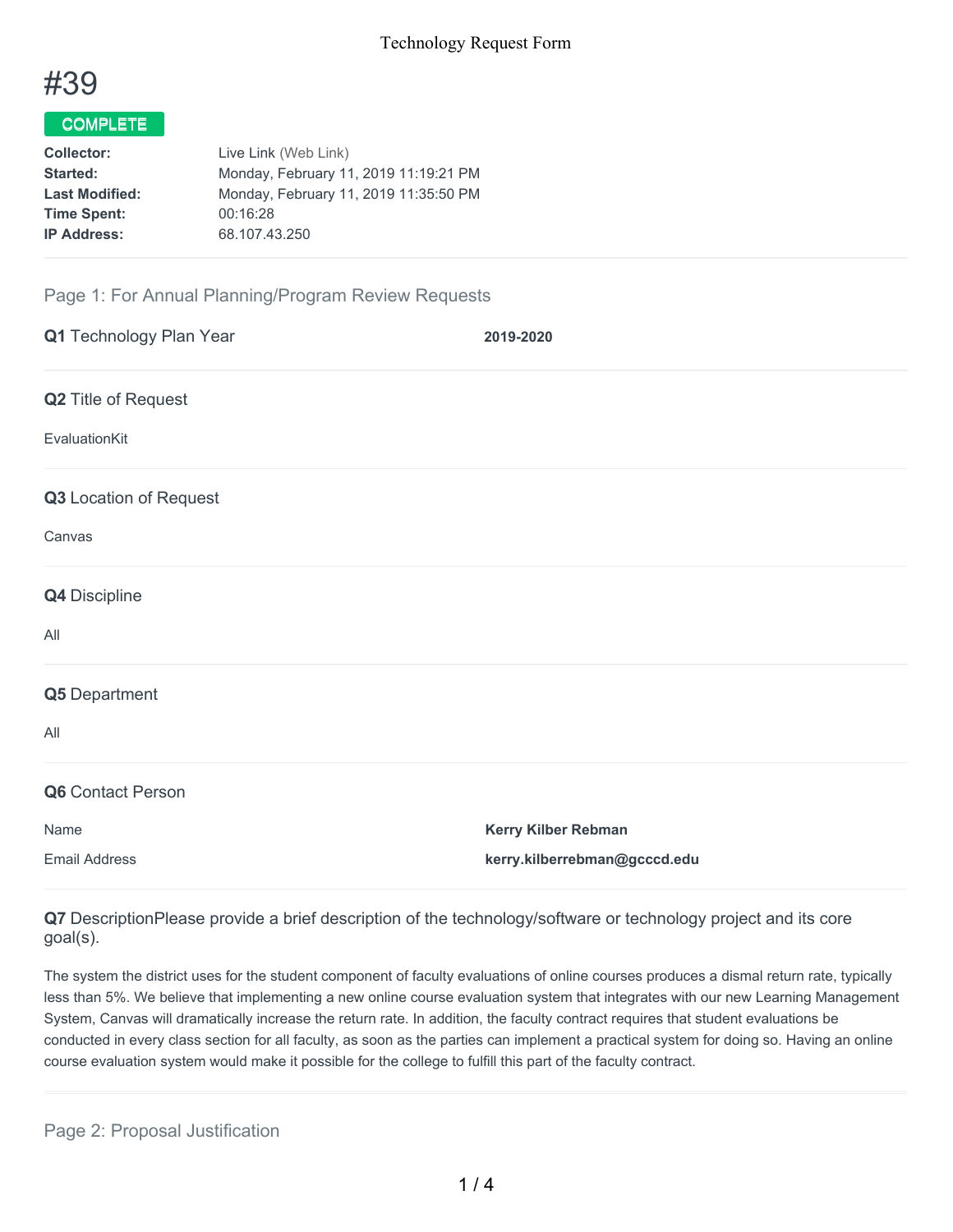| Q8 Please explain how the technology or enhancement<br>supports the strategic plan. Include information on how<br>students will be impacted and/or employees or the<br>college or district overall. Consider whether this would<br>this be a district-wide implementation. Which Strategic<br>Plan priority (or priorities) are supported by this request?<br>To access the Strategic Plan, please click here. | <b>Guided Student</b><br><b>Pathways</b><br><b>Student Validation and</b><br><b>Engagement</b><br><b>Organizational Health</b> |  |
|----------------------------------------------------------------------------------------------------------------------------------------------------------------------------------------------------------------------------------------------------------------------------------------------------------------------------------------------------------------------------------------------------------------|--------------------------------------------------------------------------------------------------------------------------------|--|
| Q9 How does the request support the above priorities?                                                                                                                                                                                                                                                                                                                                                          |                                                                                                                                |  |

Obtaining anonymous feedback from students regarding the classes they are taking is an essential part of continuous improvement for the college. Student evaluations of courses can assist faculty and administrators in improving the effectiveness of instruction. In addition, it is an important part of student development for them to go through the process of evaluating a course and their own learning. Providing students with a more user friendly way of doing this for all courses can provide an overall improved course experience for students.

| Q10 Who would this impact? Please select all that apply. |  |  |  |  |  | Students, |
|----------------------------------------------------------|--|--|--|--|--|-----------|
|----------------------------------------------------------|--|--|--|--|--|-----------|

**Employees, College, District**

#### **Q11** How would this impact the above group(s)?

Students would be more likely to provide feedback on course evaluations. Faculty will obtain more feedback on their courses in order to make improvements. The college will have more information to assist with course evaluations and improvements. Because this would likely be a district-wide implementation, both colleges would be affected.

**Q12** Does the technology support a state-wide initiative or is it a legal mandate or in support of a legal mandate? **Yes**

**Q13** If yes, please explain how the technology supports a state-wide initiative or is it a legal mandate or in support of a legal mandate?

This project supports Equity, OEI (Online Educational Initiative) and Student Success initiatives in that the overall goal is to obtain a higher return rate on student feedback for courses, which can lead to improved course design and delivery and ultimately a higher student success rate and better experience for underperforming populations of students on campus. Increasing the quality of online courses, as well as face-to-face, supports the OEI.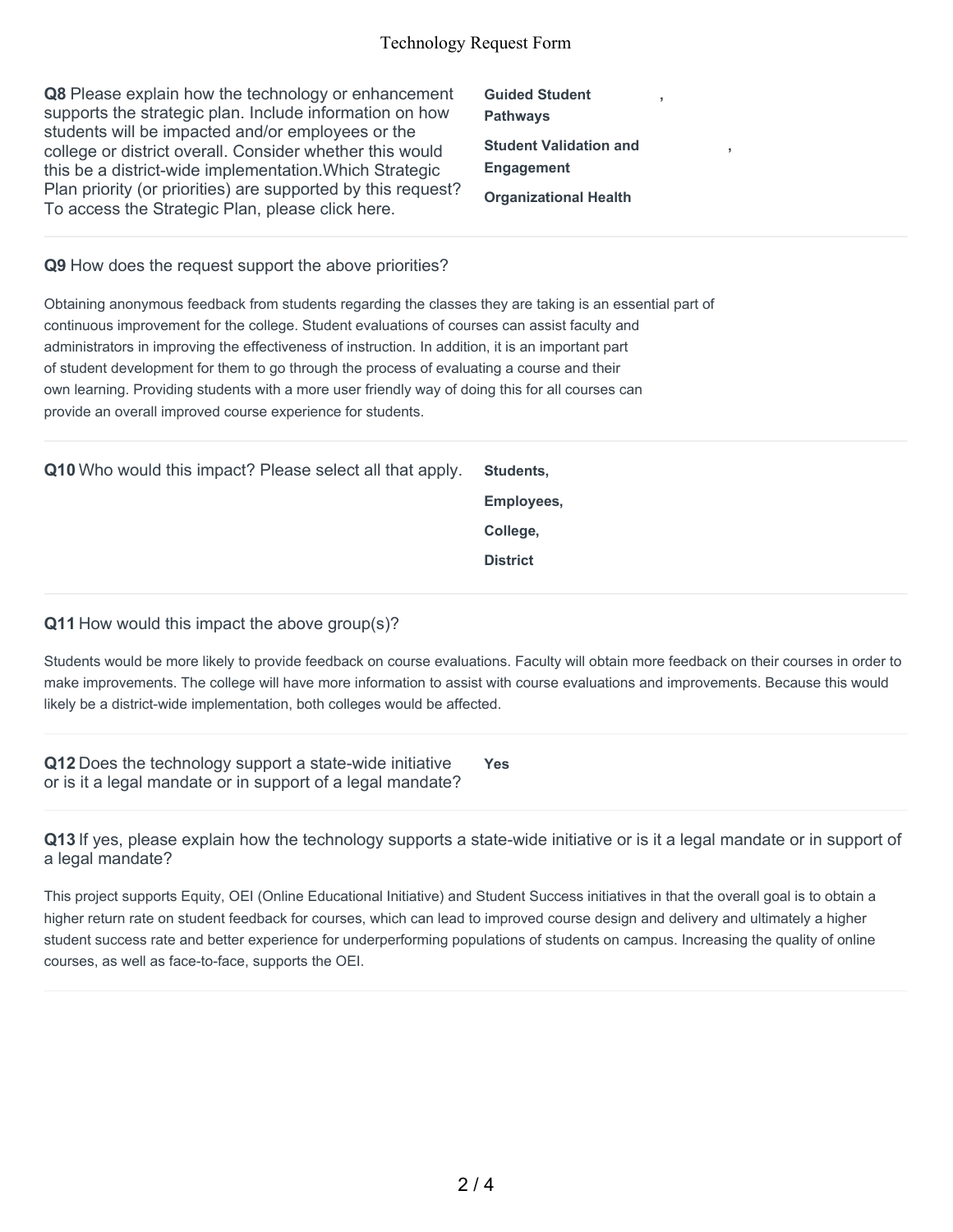# Technology Request Form

**Q14** Please be aware that projects, once approved, are typically scheduled 6 months to a year in advance. Consider the consequences if the technology/software is not implemented, upgraded or renewed.What are the consequences if the technology/software is not implemented/upgraded, or renewed? Examples: Security concerns, loss of FTES, mandates, accreditation, etc.

The return rate of the student component of online faculty evaluations will continue to remain dismal, leaving the online faculty evaluation ineffectual. In addition, we will continue to be unable to fulfill the portion of the faculty contract (section 5.3.3.1) that requires student evaluations to be conducted in all course sections.

**Q15** What is the number of students impacted per semester if the technology/software is not implemented, upgraded or renewed?

6800

**Q16** What is your preferred time for implementation?

Fall 2019. This would be after the pilot that is occuring spring 2019.

**Q17** Tell us how the data you have supports the implementation of the technology. This can be qualitative or quantitative in the form of surveys, observations, SLO or other assessment data, institutional research data or other reports and data.

Student return rate on online courses is dismal, often less than 5%. Due to this, the student component of an online course evaluation is often discarded, leaving the overall evaluation in jeopardy of completion. In addition, 44% of all students at Cuyamaca take an online course. We are ignoring student input from these courses by not making it easier for them to provide it.

**Q18** Please attach any supporting data/documentation using the "Upload" button below.

**Respondent skipped this question**

| Page 3: COST ANALYSIS                                               |                            |
|---------------------------------------------------------------------|----------------------------|
| Q19 Is the request for hardware or software?                        | <b>Software</b>            |
| Q20 Is the request for new or an upgrade to existing<br>technology? | New (new to the<br>campus) |

**Q21** Estimated or known total initial cost of request: This includes hardware and software maintenance, licences, taxes, fees, shipping, storage, etc.

The pilot for only online course cost \$6500. The amount would increase based on the number of courses evaluated.

**Q22** Funding Source: **General** 

**Fund**